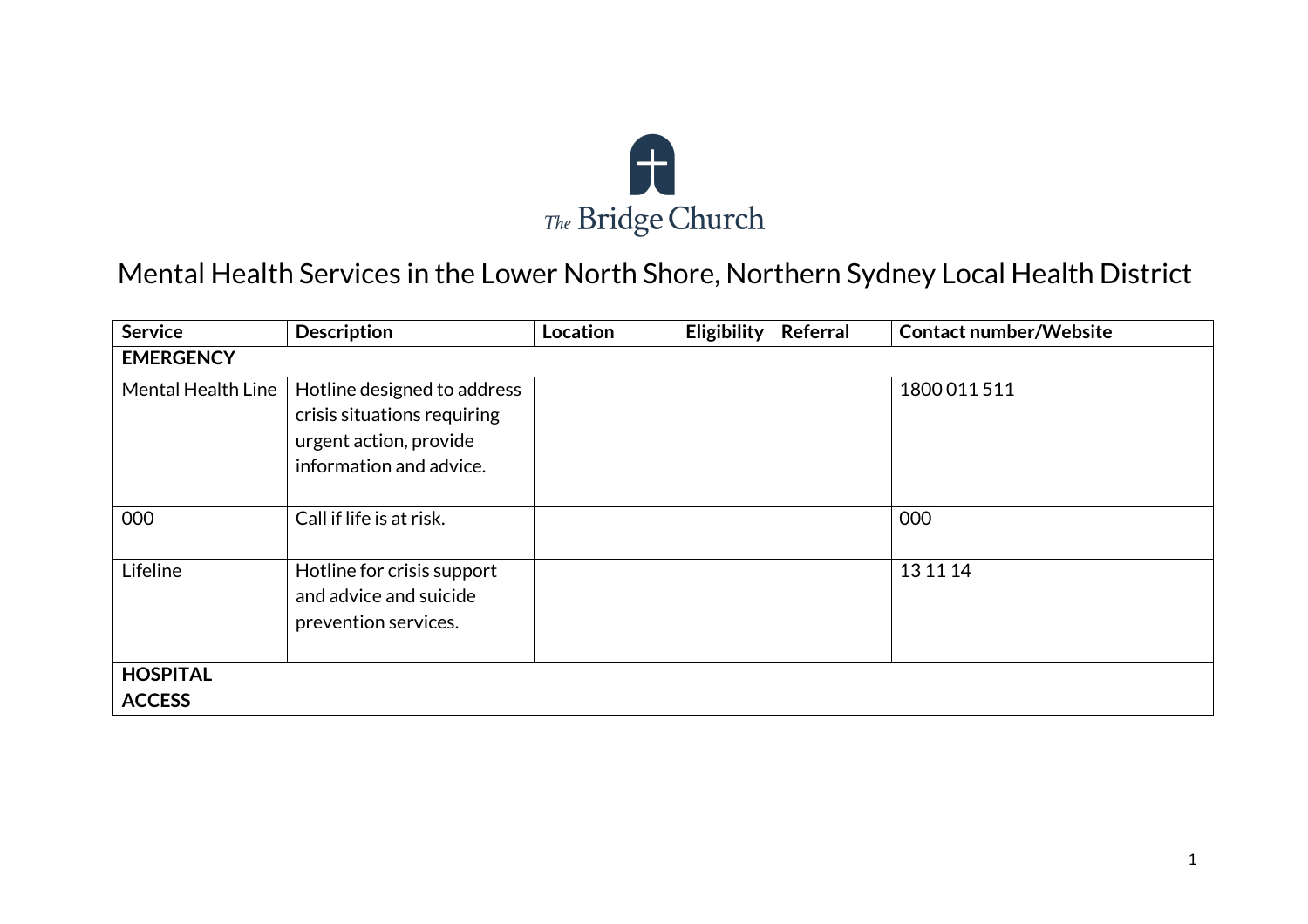| Mental Health          | Prevention and health        | Level 1, Royal  |          | Self-referral      | 94629199                           |
|------------------------|------------------------------|-----------------|----------|--------------------|------------------------------------|
| Drug & Alcohol         | promotion, telephone         | North Shore     |          | Health             | http://www.nslhd.health.nsw.gov.au |
| Service - Northern     | triage, assessment, early    | Community       |          | professional       | /Services/Directory/Pages          |
| Sydney Local           | intervention, acute          | Health Centre,  |          | Mental             | /Mental-Health.aspx                |
| <b>Health District</b> | inpatient and emergency      | 2C Herbert St,  |          | <b>Health Line</b> |                                    |
|                        | services, longer term        | St Leonards,    |          |                    |                                    |
|                        | inpatient and community      | <b>NSW 2065</b> |          |                    |                                    |
|                        | support, including           |                 |          |                    |                                    |
|                        | residential programs,        |                 |          |                    |                                    |
|                        | specialist services and      |                 |          |                    |                                    |
|                        | recovery services. These     |                 |          |                    |                                    |
|                        | clinical and wellbeing-based |                 |          |                    |                                    |
|                        | services are offered to      |                 |          |                    |                                    |
|                        | people living in our         |                 |          |                    |                                    |
|                        | community.                   |                 |          |                    |                                    |
|                        |                              |                 |          |                    |                                    |
| <b>Acute Team</b>      | Clinical service providing   | <b>RNS</b>      | Ages 18- | Self-referral      | 9462 9100                          |
| Northern Sydney        | mental health assessment,    | Community       | 65       | Health             |                                    |
| <b>Local Health</b>    | short-term intervention and  | Health Centre.  |          | professional       |                                    |
| <b>District</b>        | care coordination.           | Royal North     |          | Mental             |                                    |
|                        |                              | Shore Hospital  |          | <b>Health Line</b> |                                    |
|                        |                              | Campus,         |          |                    |                                    |
|                        |                              | 2C Herbert      |          |                    |                                    |
|                        |                              | Street,         |          |                    |                                    |
|                        |                              | St Leonards,    |          |                    |                                    |
|                        |                              | <b>NSW 2065</b> |          |                    |                                    |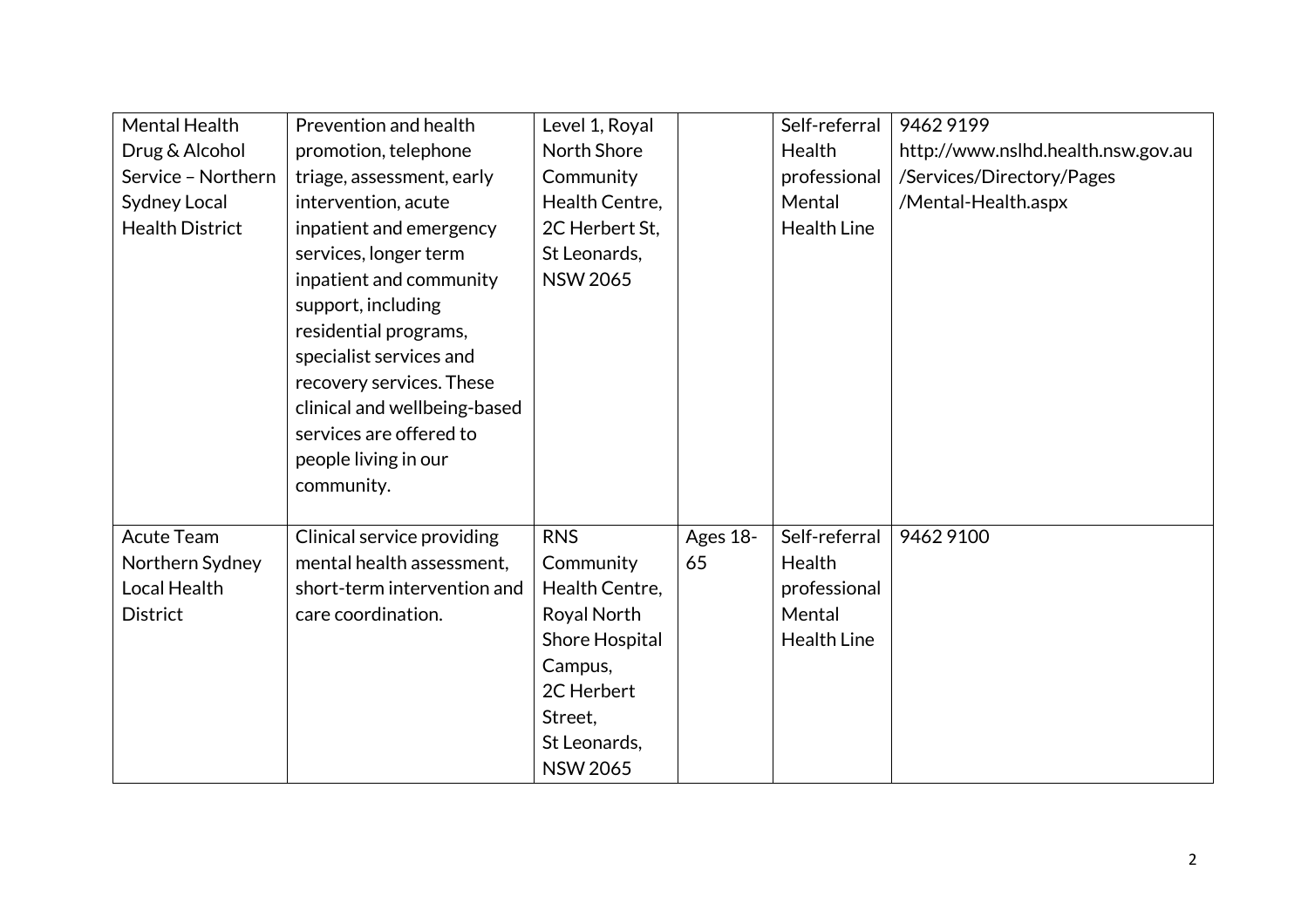| Northside Group                    | <b>Private Mental health</b><br>clinics providing 24/7<br>inpatient care and day<br>programs for depression,<br>anxiety, bipolar,<br>schizophrenia, PTSD,<br>borderline personality<br>disorder. | St Leonards<br>Clinic,<br>2 Fredrick St,<br>St Leonards,<br><b>NSW 2065</b><br>Cremorne<br>Clinic, |          |                    | St Leonards 9433 3555<br><b>Cremorne 9909 8577</b><br>http://www.northsidegroup.com.au |
|------------------------------------|--------------------------------------------------------------------------------------------------------------------------------------------------------------------------------------------------|----------------------------------------------------------------------------------------------------|----------|--------------------|----------------------------------------------------------------------------------------|
|                                    |                                                                                                                                                                                                  | 3 Harrison<br>Street,                                                                              |          |                    |                                                                                        |
|                                    |                                                                                                                                                                                                  | Cremorne,                                                                                          |          |                    |                                                                                        |
|                                    |                                                                                                                                                                                                  | <b>NSW 2090</b>                                                                                    |          |                    |                                                                                        |
| Greenwich                          | In patient service to people                                                                                                                                                                     | 97-115 River                                                                                       | Ages 65+ | Through the        |                                                                                        |
| Hospital -                         | over 65 who are at risk of                                                                                                                                                                       | Road,                                                                                              |          | hospital           |                                                                                        |
| Hammond care                       | developing mental illness                                                                                                                                                                        | Greenwich,                                                                                         |          | system or          |                                                                                        |
| specialist mental                  | and people who may                                                                                                                                                                               | <b>NSW 2065</b>                                                                                    |          | via the            |                                                                                        |
| health for older                   | present with severe                                                                                                                                                                              |                                                                                                    |          | Mental             |                                                                                        |
| people                             | behavioural or psychiatric                                                                                                                                                                       |                                                                                                    |          | <b>Health Line</b> |                                                                                        |
|                                    | symptoms of dementia.                                                                                                                                                                            |                                                                                                    |          | 1800011            |                                                                                        |
|                                    |                                                                                                                                                                                                  |                                                                                                    |          | 511                |                                                                                        |
| <b>WEBSITES AND SEARCH ENGINES</b> |                                                                                                                                                                                                  |                                                                                                    |          |                    |                                                                                        |
| Wayahead                           | Website providing                                                                                                                                                                                |                                                                                                    |          |                    | https://wayahead.org.au                                                                |
| Directory                          | information on mental                                                                                                                                                                            |                                                                                                    |          |                    |                                                                                        |
|                                    | health and a directory of                                                                                                                                                                        |                                                                                                    |          |                    |                                                                                        |
|                                    | services in NSW.                                                                                                                                                                                 |                                                                                                    |          |                    |                                                                                        |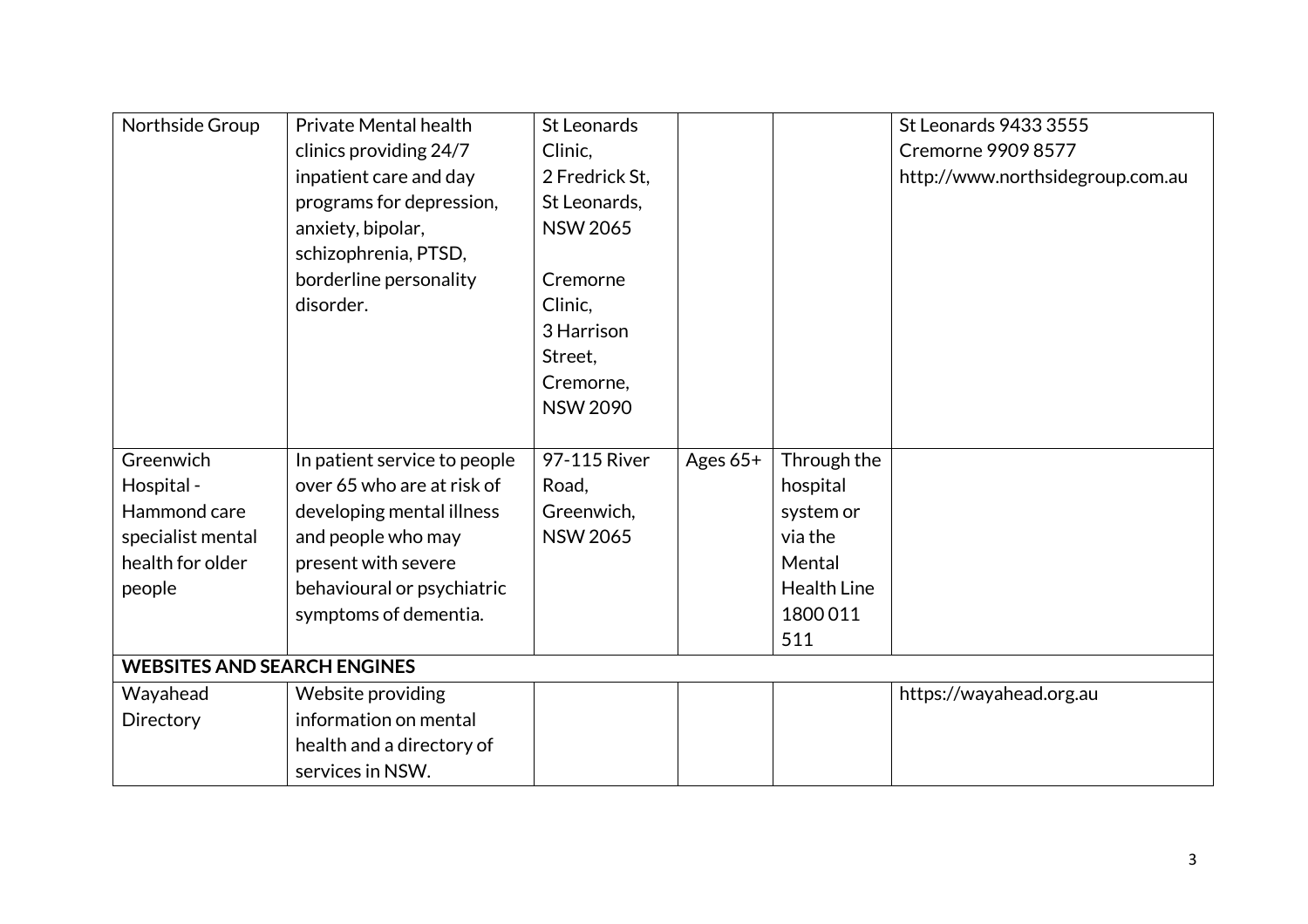| Christian<br>Counsellors<br>Association of<br>Australia - 'Find A<br>Counsellor' | Directory where one can<br>search for a Christian<br>counsellor in their chosen<br>area specific to their need.                             | http://www.ccaa.net.au                                            |
|----------------------------------------------------------------------------------|---------------------------------------------------------------------------------------------------------------------------------------------|-------------------------------------------------------------------|
| Black Dog Institute                                                              | Website providing<br>information and resources<br>on mental wellbeing with a<br>focus on depression.                                        | https://www.blackdoginstitute.org.au                              |
| <b>Beyond Blue</b>                                                               | Website providing<br>information and resources<br>on mental wellbeing with a<br>focus on depression and<br>anxiety.                         | 1300 22 4636<br>https://www.beyondblue.org.au                     |
| Beyond Blue -<br>'Find a<br>Professional'                                        | Website with links to<br>directories where one can<br>search different disciplines<br>and services available in<br>their chosen local area. | https://www.beyondblue.org.au/get-<br>support/find-a-professional |
| Sane                                                                             | Website providing<br>information and resources<br>on mental wellbeing.                                                                      | 1800 18 7263<br>https://www.sane.org                              |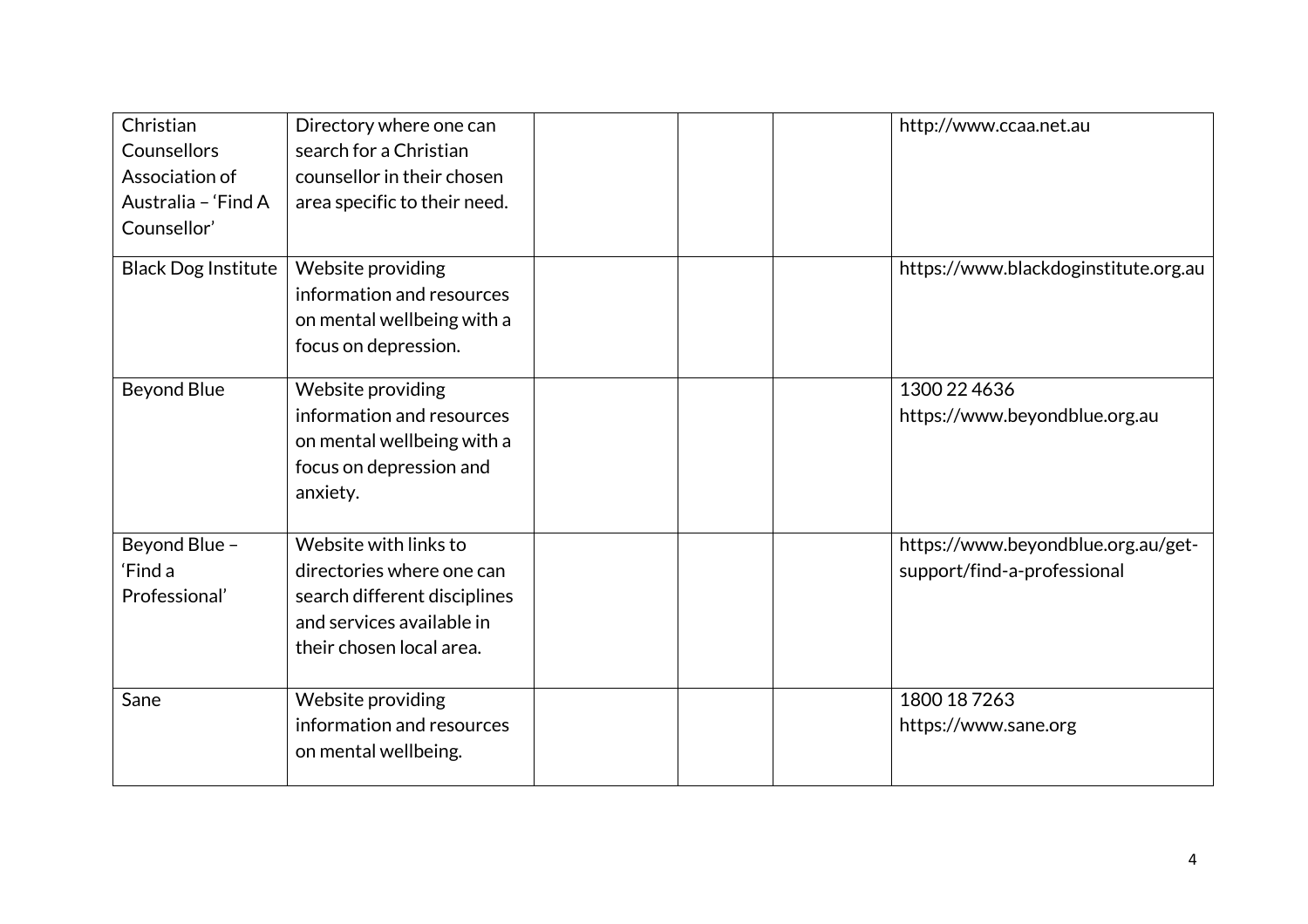| <b>ReachOut</b>                                                   | Online mental health<br>service with information for<br>young people and parents<br>and self-help tools.                                                                                              |                                                 | https://au.reachout.com                                                 |
|-------------------------------------------------------------------|-------------------------------------------------------------------------------------------------------------------------------------------------------------------------------------------------------|-------------------------------------------------|-------------------------------------------------------------------------|
| Children of<br>Parents with A<br><b>Mental Illness</b><br>(COMPI) | Website with information<br>and resources for parents<br>experiencing mental illness<br>and for their children.                                                                                       |                                                 | http://www.copmi.net.au                                                 |
| The Butterfly<br>Foundation                                       | Website providing<br>information and resource<br>with a focus on eating<br>disorders. Support groups<br>for people experiencing<br>eating disorders and body<br>image issues and for their<br>carers. | Supports<br>groups meet in<br><b>Crows Nest</b> | https://thebutterflyfoundation.org.au<br>National Helpline 1800 33 4673 |
| <b>COMMUNITY SERVICES AND</b><br><b>SUPPORT</b>                   |                                                                                                                                                                                                       |                                                 |                                                                         |
| <b>Mental Health</b><br>Care Plan                                 | Medicare rebates for up to<br>10 sessions with allied<br>health services, most often<br>used to access psychology.<br>Discuss this with treating<br>GP.                                               |                                                 |                                                                         |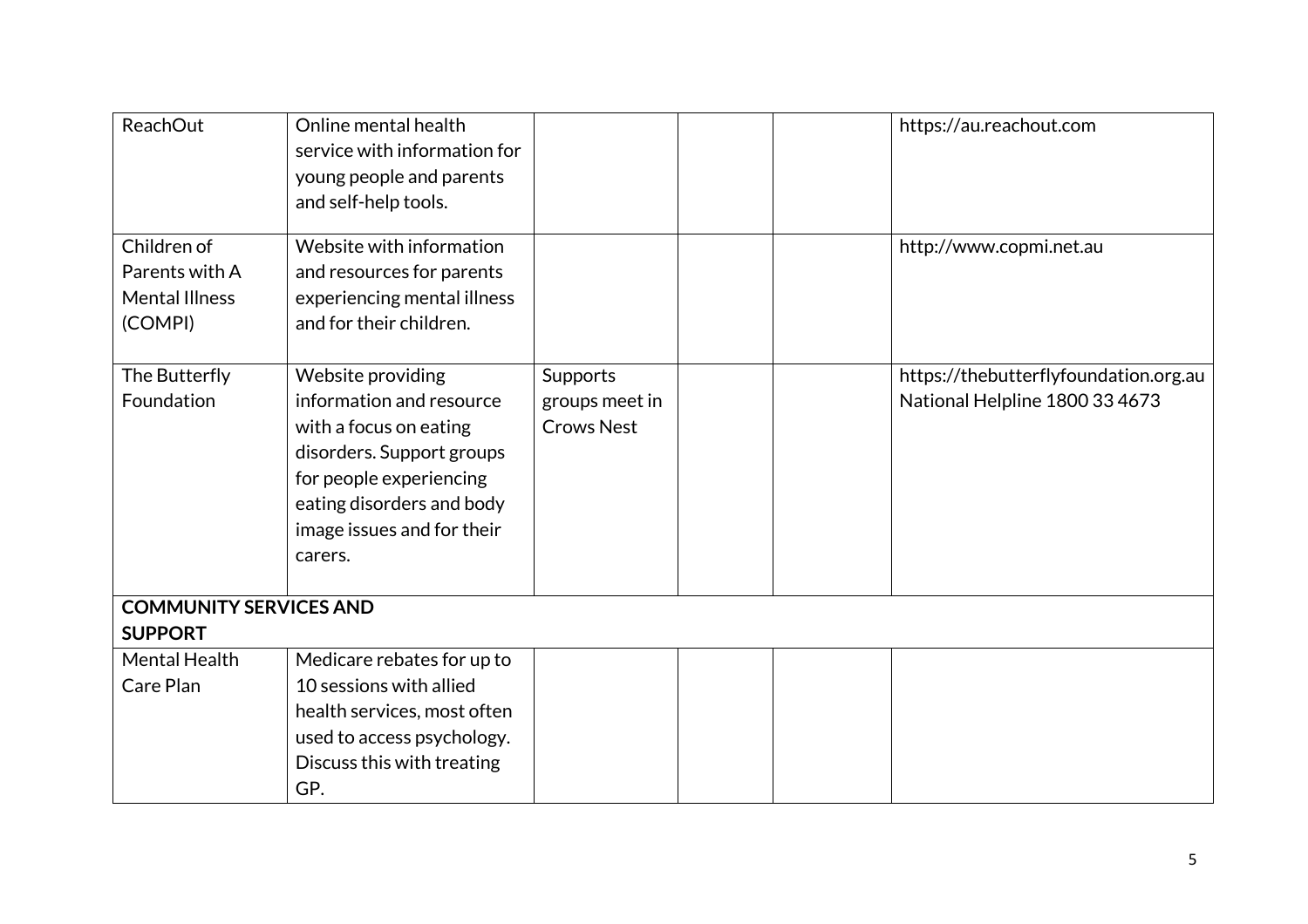| Anglicare<br>Counselling and<br>Programs | Counselling - Improved<br>communication, enhanced<br>family functioning,<br>relationship enrichment,<br>better emotional and<br>mental health, enhanced<br>self-awareness, smoother<br>life transitions<br>Programs - family mental<br>health support service,<br>NDIS, Anglicare art space |                                                       |                |                                         | 1300 111 278<br>https://www.anglicare.org.au/what-<br>we-offer/counselling/<br>https://www.anglicare.org.au/what-<br>we-offer/mental-health/ |
|------------------------------------------|---------------------------------------------------------------------------------------------------------------------------------------------------------------------------------------------------------------------------------------------------------------------------------------------|-------------------------------------------------------|----------------|-----------------------------------------|----------------------------------------------------------------------------------------------------------------------------------------------|
| Headspace                                | Early intervention for young<br>people addressing mental<br>health, physical health,<br>work and study and drug<br>and alcohol. Support to any<br>person involved in the care<br>of a young person.                                                                                         | 30 Devonshire<br>St,<br>Chatswood,<br><b>NSW 2067</b> | Ages 12-<br>25 | Self-referral<br>Health<br>professional | 80213668<br>https://headspace.org.au                                                                                                         |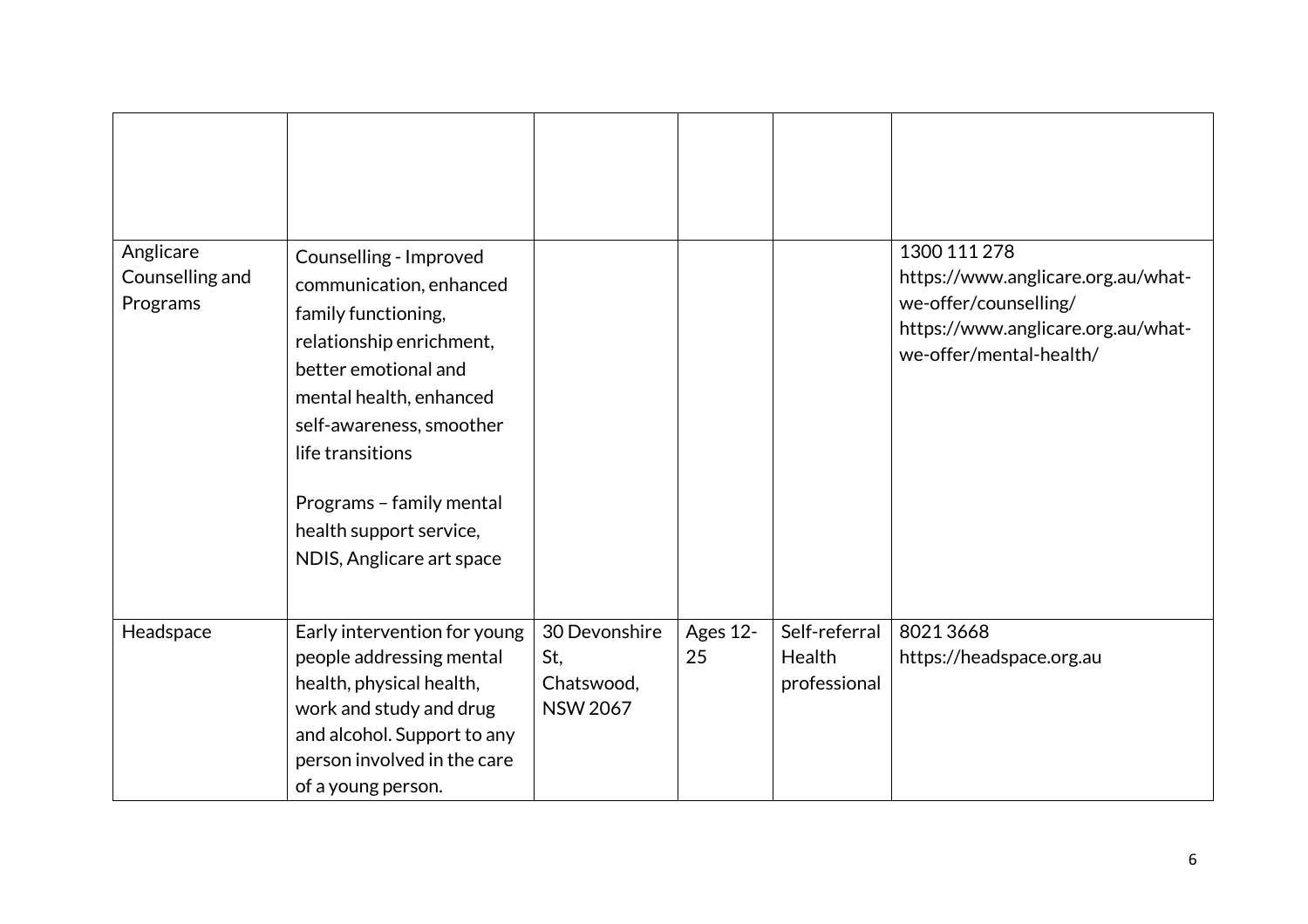| Taldumande Youth         | 24/7 crisis refuge,           | 168 Pacific     | Ages 12- | 94603777                      |
|--------------------------|-------------------------------|-----------------|----------|-------------------------------|
| <b>Services</b>          | supported accommodation,      | Hwy,            | 21       | https://www.taldumande.org.au |
|                          | community programs with a     | North Sydney,   |          |                               |
|                          | focus on the issues of        | <b>NSW 2060</b> |          |                               |
|                          | homelessness and family       |                 |          |                               |
|                          | breakdown as a result of      |                 |          |                               |
|                          | many challenges including     |                 |          |                               |
|                          | mental illness.               |                 |          |                               |
|                          |                               |                 |          |                               |
| Parramatta               | Assertive outreach mental     | 47 Hercules St, | Ages 12- | 91968700                      |
| Mission - Karrikin       | health service for young      | Chatswood,      | 25       |                               |
| Youth and                | people with a                 | <b>NSW 2067</b> |          |                               |
| <b>Adolescent Mental</b> | multidisciplinary care        |                 |          |                               |
| <b>Health Service</b>    | approach.                     |                 |          |                               |
| Parramatta               | This service works            | 47 Hercules St, | Ages 18+ | 91968700                      |
| Mission - Warekila       | alongside the treating GP     | Chatswood,      |          |                               |
| <b>Adult Mental</b>      | with a multidisciplinary care | <b>NSW 2067</b> |          |                               |
| <b>Health Service</b>    | approach.                     |                 |          |                               |
|                          |                               |                 |          |                               |
| <b>Wayahead Anxiety</b>  | A small support group that    | Dougherty       |          | 9339 6013                     |
| Support Group            | meets on the first Monday     | Community       |          |                               |
|                          | of the month from 7-9pm.      | Centre, 7       |          |                               |
|                          |                               | Victor Street.  |          |                               |
|                          |                               | Chatswood       |          |                               |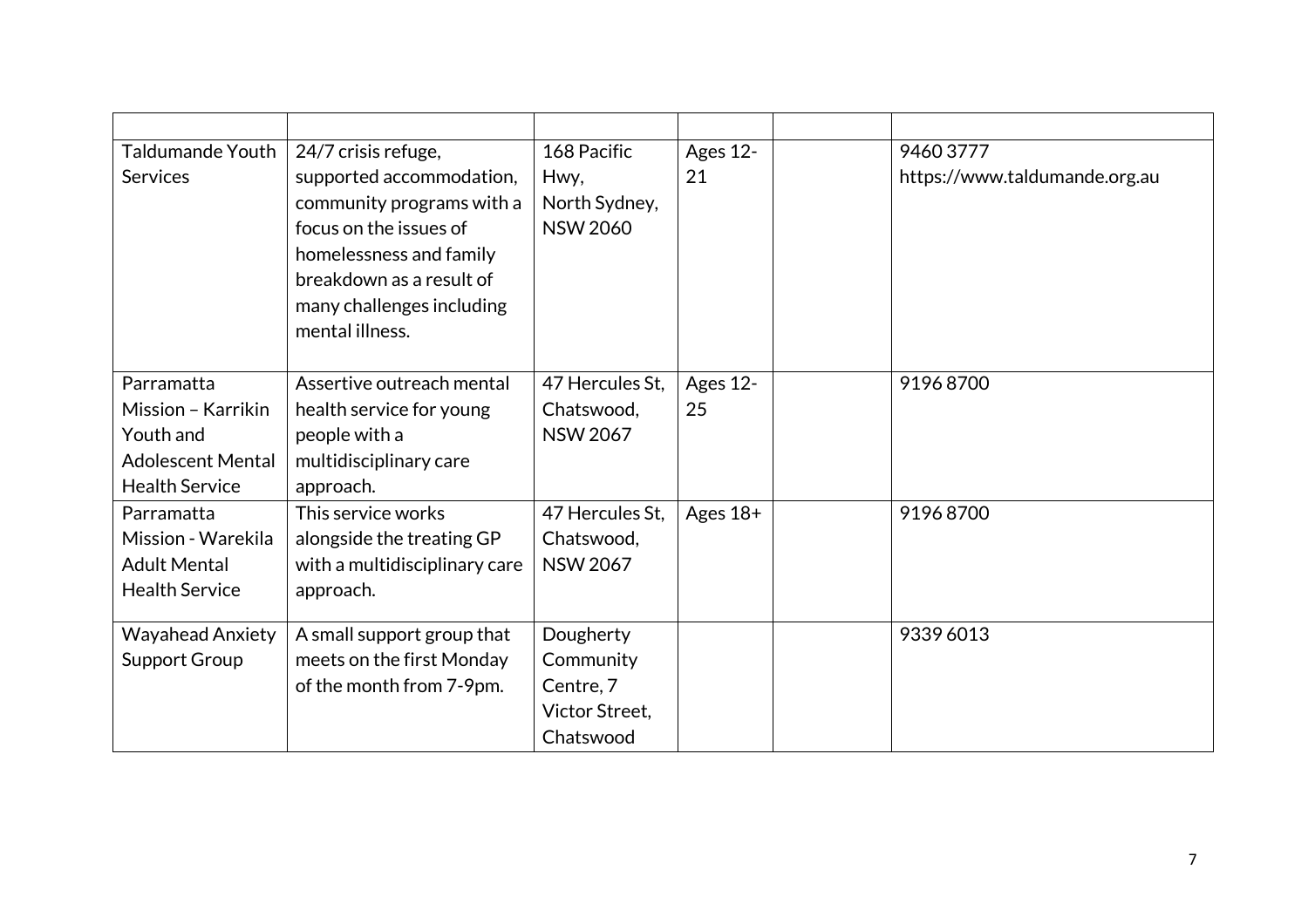| <b>Bradfield Park</b> | Respite to carers of people   | The Kirribilli       |             | Self-referral | 99224428                           |
|-----------------------|-------------------------------|----------------------|-------------|---------------|------------------------------------|
| Carers Program        | experiencing a mental         | Centre               |             | Health        | http://www.thekirribillicentre.org |
|                       | illness                       | 16-18 Fitzroy        |             | professional  | /carers-program/#/about-carers-    |
|                       |                               | St,                  |             |               | program/                           |
|                       |                               | Kirribilli, NSW      |             |               |                                    |
|                       |                               | 2061                 |             |               |                                    |
| Carers NSW -          | Support group for carers of   | Uniting Church       |             |               | 0451038307                         |
| <b>NSSG Support</b>   | those living with mental      | <b>Cnr Nicholson</b> |             |               | nssglead@hotmail.com               |
| Group                 | illness. Meeting First        | Street &             |             |               |                                    |
|                       | Thursday of the month 7pm.    | <b>Shirley Road</b>  |             |               |                                    |
|                       |                               | Crows Nest,          |             |               |                                    |
|                       |                               | NSW, 2065            |             |               |                                    |
|                       |                               |                      |             |               |                                    |
| Carers NSW -          | Practical, financial, emotion |                      | Varying     | Self-referral | https://www.carersnsw.org.au/      |
| Various carer         | support groups and            |                      | eligibility | Referral on   | how-we-help/support                |
| support groups        | programs.                     |                      |             | behalf of     | Carers NSW Carer Line on 1800 242  |
| and programs          |                               |                      |             | individual    | 636                                |
|                       |                               |                      |             | with          |                                    |
|                       |                               |                      |             | consent.      |                                    |
| Compeer               | A program linking someone     |                      | Ages 18+    | Self-referral | https://www.vinnies.org.au/page/   |
| Friendship            | experiencing mental illness   |                      |             | Referral on   | Find_Help/NSW/Compeer              |
| program               | with a constant volunteer to  |                      |             | behalf of     | _Friendship_Program/               |
|                       | provide friendship and a      |                      |             | individual    |                                    |
|                       | chance to socialise.          |                      |             | with          |                                    |
|                       |                               |                      |             | consent.      |                                    |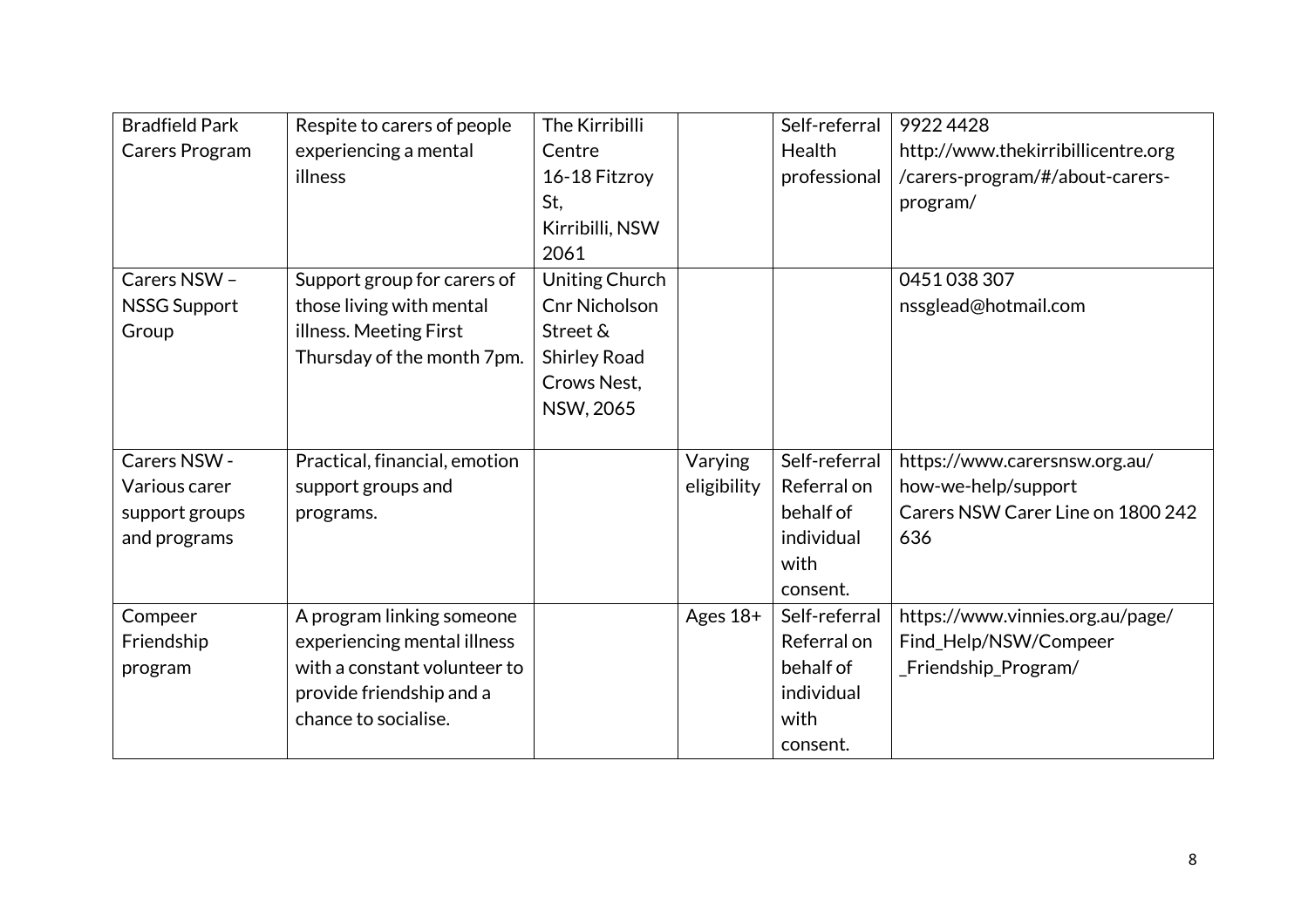| School, university,                |                              |             |                 |                                     |
|------------------------------------|------------------------------|-------------|-----------------|-------------------------------------|
| TAFE, college                      |                              |             |                 |                                     |
| counsellor                         |                              |             |                 |                                     |
|                                    |                              |             |                 |                                     |
| <b>COUNSELLORS/PSYCHOLOGISTS</b>   |                              |             |                 |                                     |
| - this is NOT a comprehensive list |                              |             |                 |                                     |
| Lisa Champion                      | Christian Individual/Couple  | Pyrmont     | 408460518       | http://www.champion.net.au          |
|                                    | counsellor                   |             |                 |                                     |
| Simon Foster                       | Christian                    | Neutral Bay | 0404018<br>777  |                                     |
|                                    | Counsellor/Psychotherapist   |             |                 |                                     |
| Peter Davidson                     | Counsellor/Therapist         | City        | 0426 505<br>650 | http://peterdavidsoncounsellor.com/ |
|                                    |                              |             |                 |                                     |
| Paula Davis                        | Christian                    | Drummoyne   | 0418796<br>404  |                                     |
|                                    | Counsellor/Psychotherapist   |             |                 |                                     |
| Anglican                           | Practise of Christian        | Summer Hill |                 |                                     |
| Counselling                        | <b>Psychologists</b>         |             |                 |                                     |
| <b>Resilience Centre</b>           | <b>Practise of Christian</b> | Epping      |                 |                                     |
|                                    | Psychologists                |             |                 |                                     |

The National Disability Insurance Scheme (NDIS):

The NDIS is a new way of providing disability services to the community (mental illness is now included in the term 'disability'). Rather than government funding going directly to non-government organisations to provide services to the community, the government is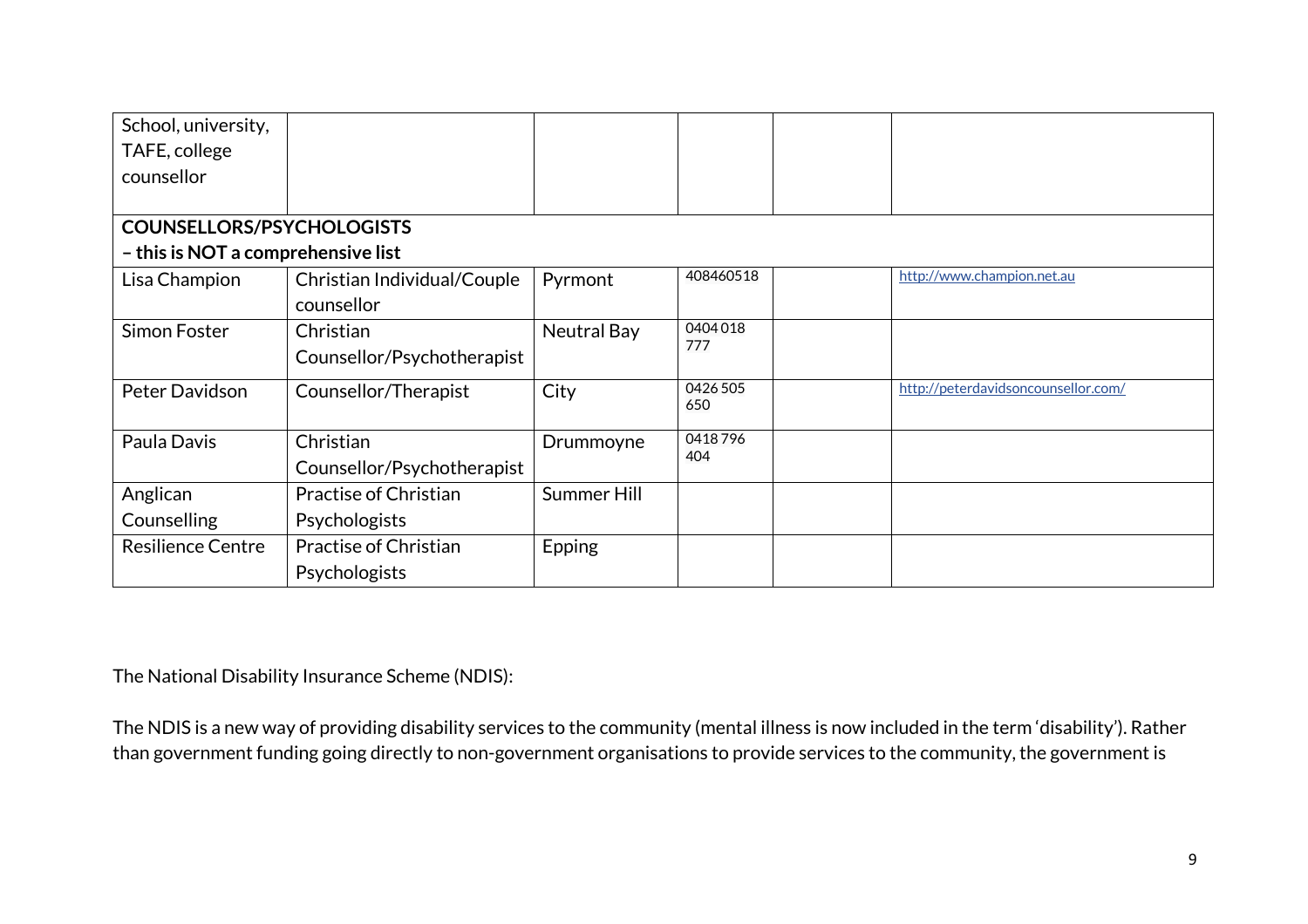now providing funding packages to eligible individuals. These packages allow the individual to purchase services from the nongovernment and private sector and informal supports (e.g a cleaner).

To be eligible an individual must be under 65 and be able to prove that an impairment or condition impacts on their daily functioning and is likely to be permanent. Any person over 65 must go through the My Aged Care system.

## Steps to access NDIS:

- Call the National Disability Insurance Agency (NDIA) on 1800 800 110 and request to be registered for NDIS
- NDIA will send an Access Request form which will need to be completed by a relevant health professional/s (e.g. psychiatrist, psychologist, occupational therapist, GP, etc.)
- Once completed and returned to NDIA, they will assess the evidence and provide a response within 21 days
- If accepted onto the Scheme NDIA will arrange for an assessor to come and meet the individual to discuss a funding package suitable to their needs
- If at any point an individual's needs change the plan can be reviewed by request
- If not accepted an individual is allowed to contest the decision if more evidence is provided to NDIA

Examples of services an individual could access through the NDIS if deemed eligible:

- Allied health e.g. psychologist, occupational therapist, social worker, psychiatrist, physiotherapist, exercise physiologist and dietitian
- Counselling e.g. financial, gambling and hoarding
- Employment services
- Community support worker to help individual access the community
- In home nursing care and cleaning
- Community day programs
- **Respite**
- Teaching aid and support
- Assistive technology